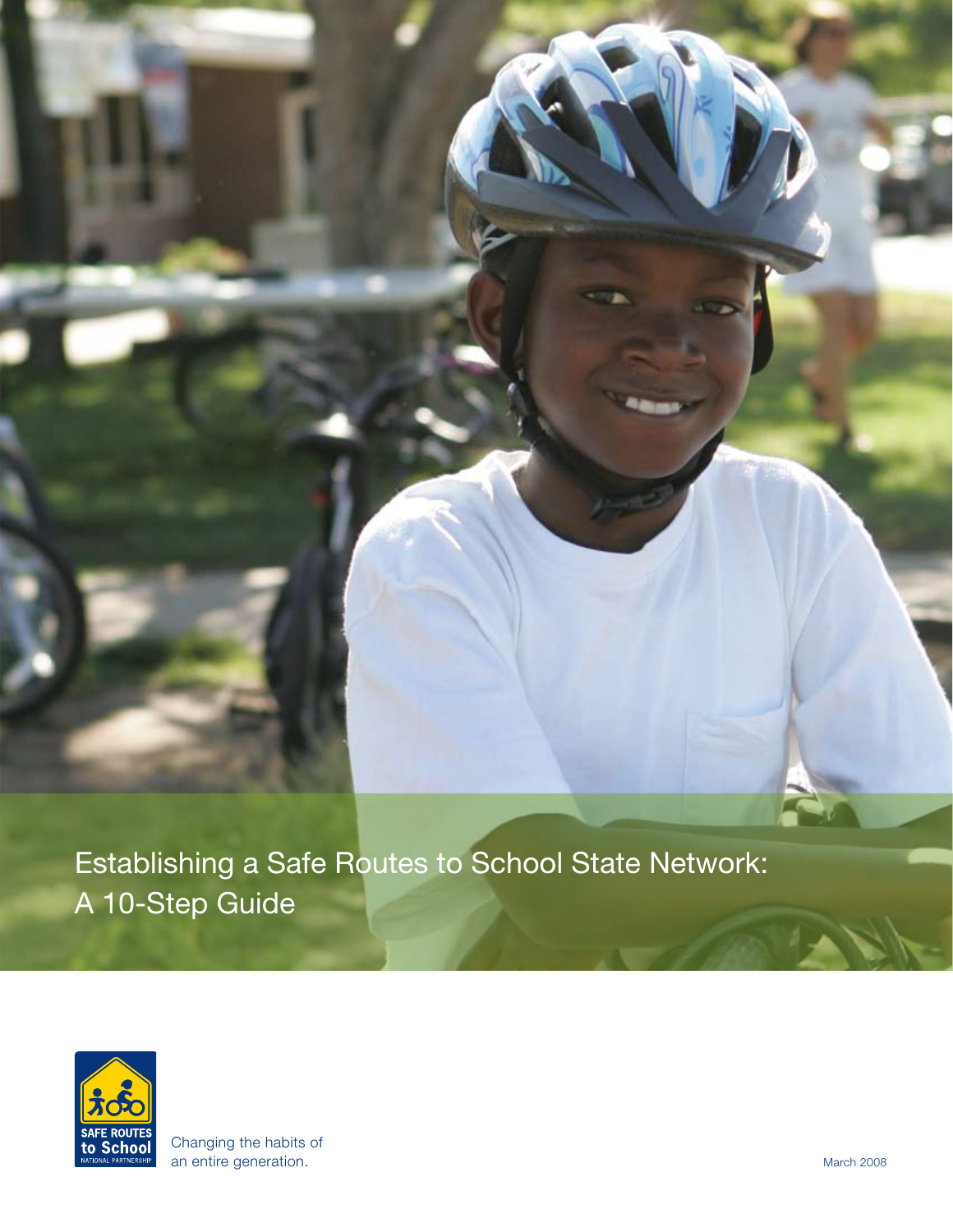# Safe Routes to School: A Vital Need

Walking or bicycling to school is now rare. But this wasn't always the case. In 1969, according to the National Household Travel Survey, approximately 50 percent of children in the United States got to school by walking or bicycling.<sup>1</sup> By 2001, about 15 percent of students traveled to school by walking or bicycling.<sup>2</sup>

The increasing trend of driving kids to school has serious implications for health and safety. Today, kids are less active and 23 percent of children get no free time physical activity.<sup>3</sup> Over the past 40 years, rates of obesity have soared among children of all ages in the United States, and approximately 25 million children and adolescents more than 33 percent—are now either overweight or obese.<sup>4</sup> In addition, 20 percent to 30 percent of morning traffic can be generated by parents driving their children to schools,<sup>5</sup> and 50 percent of children hit by cars near schools are hit by parents of other students.<sup>6</sup>

Safe Routes to School (SRTS) is a national movement that is making it safer and more convenient for children to walk and bicycle to school. Concerned by the long-term health and traffic consequences of the aforementioned trends, the U.S. Congress approved \$612 million in August 2005 for state implementation of SRTS programs over five years. Each state is receiving a minimum of \$1 million per fiscal year through 2009 for SRTS, and is charged with creating a full-time SRTS coordinator that is associated with the state Department of Transportation. Each state must spend 10 percent to 30 percent of their funds on non-infrastructure activities including encouragement, public awareness, enforcement and educational programs. In addition, 70 percent to 90 percent of funds are spent on infrastructure—sidewalks, bike lanes, pathways and traffic-calming activities.

The State Network Project and this guide were made possible by a generous grant from the Robert Wood Johnson Foundation.

The Robert Wood Johnson Foundation focuses on the pressing health and health care issues facing our country. The Foundation works with a diverse group of organizations and individuals to identify solutions and achieve comprehensive, meaningful and timely change.

For more information visit *www.rwjf.org*.

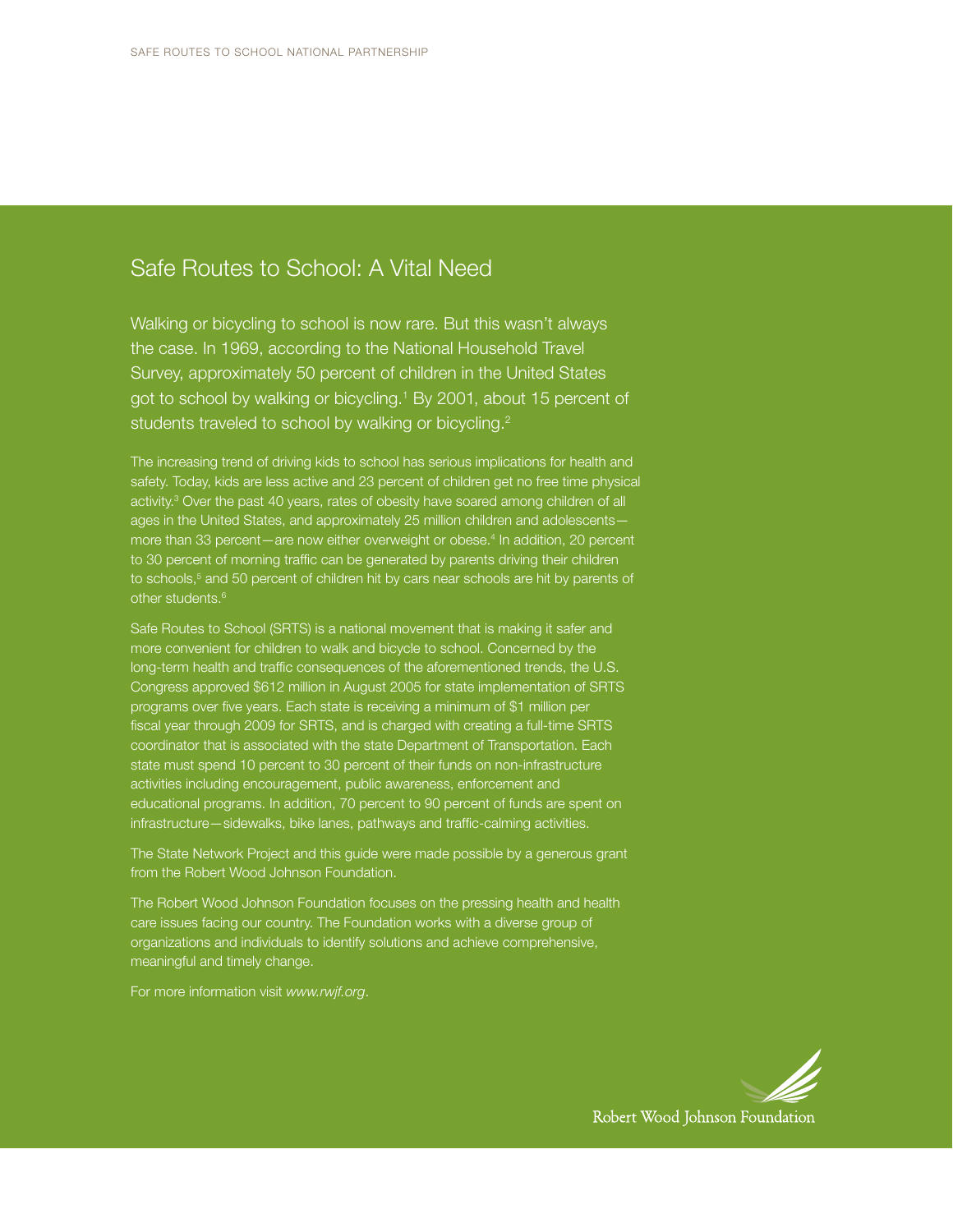

# About the SRTS National Partnership and the State Network Project

The Safe Routes to School National Partnership is a network of more than 300 nonprofit organizations, government agencies, schools and professionals working to set goals, share best practices, secure funding and provide educational materials to agencies that implement SRTS programs.

Because the SRTS National Partnership recognizes that the potential for SRTS is much broader than the \$612 million in funds available now through state Departments of Transportation, it is implementing the State Network Project in nine key states and the District of Columbia. The project links nonprofit leaders with regional and statelevel departments to help the SRTS federal program succeed and to help identify viable projects for funding. The State Network Project is also working to leverage additional resources for SRTS and to remove policy barriers to walking and bicycling to schools. The State Network Project currently includes: California, Georgia, Illinois, Kentucky, Louisiana, New York, Oklahoma, Texas, Virginia and the District of Columbia.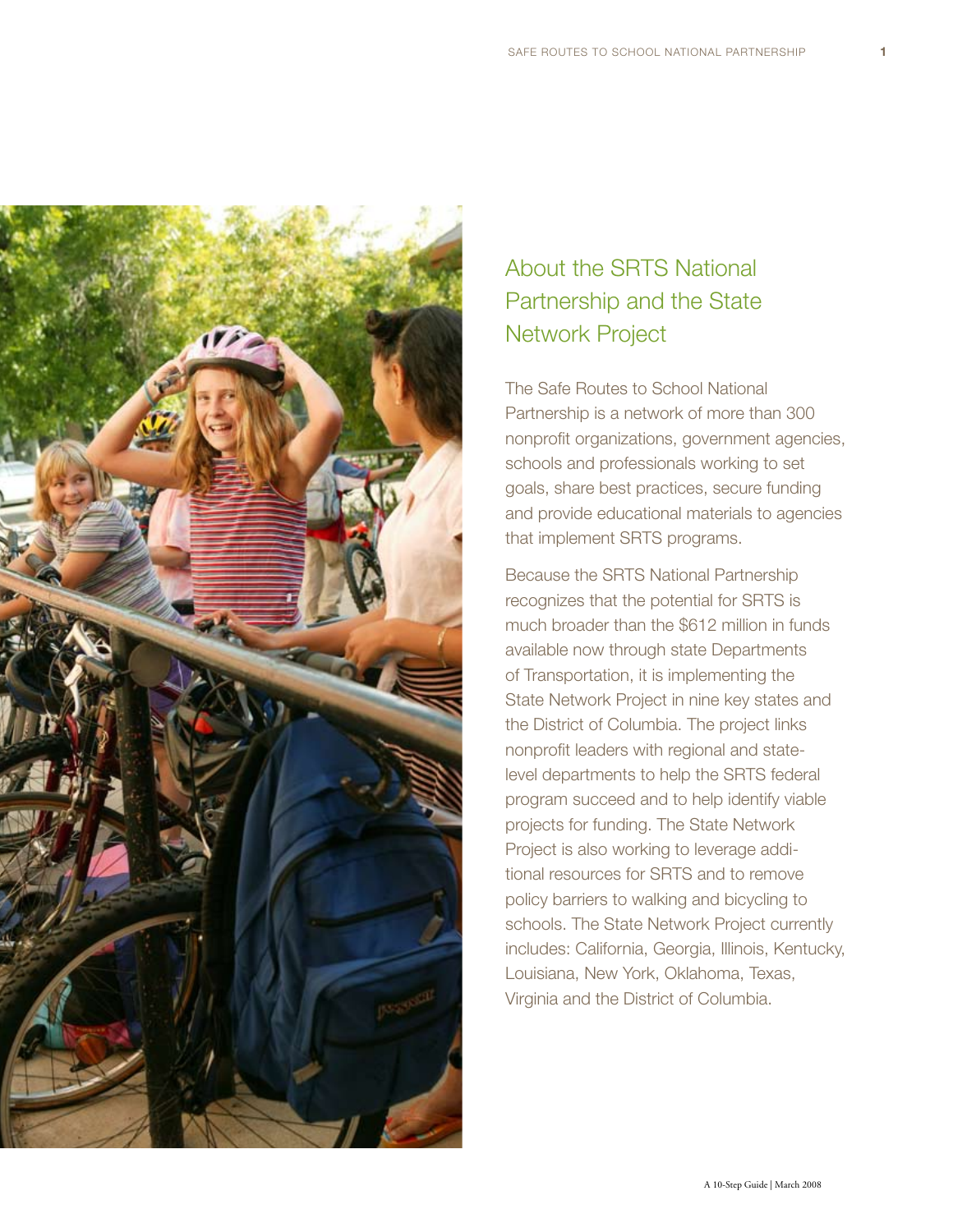The nine states and the District of Columbia were selected based on both need and their capacity to support the program. The SRTS National Partnership considered the number and percentage of overweight and obese children within the states, as well as the number and percentage of minority children in lowincome families. Other criteria included the states' ability to leverage strategic partnerships and to make a national impact.

The principal goals of the State Network Project are to:

- **1 increase physical activity among school-aged children grades K-8 by increasing the number of children walking and bicycling to schools;**
- **2 facilitate the implementation of the federal SRTS program; and**
- **3 institutionalize state-level SRTS programs so they are not dependant on and do not end after one short burst of funding.**

The SRTS State Network Project has received primary support from the Robert Wood Johnson Foundation and is also funded by Bikes Belong Coalition, the U.S. Centers for Disease Control and Prevention, the Harvest Foundation, and Kaiser Permanente.

For additional information and links to the Safe Routes to School National Partnership's State Network Project and individual state pages, please visit our Web site: *www.saferoutespartnership.org/state*.

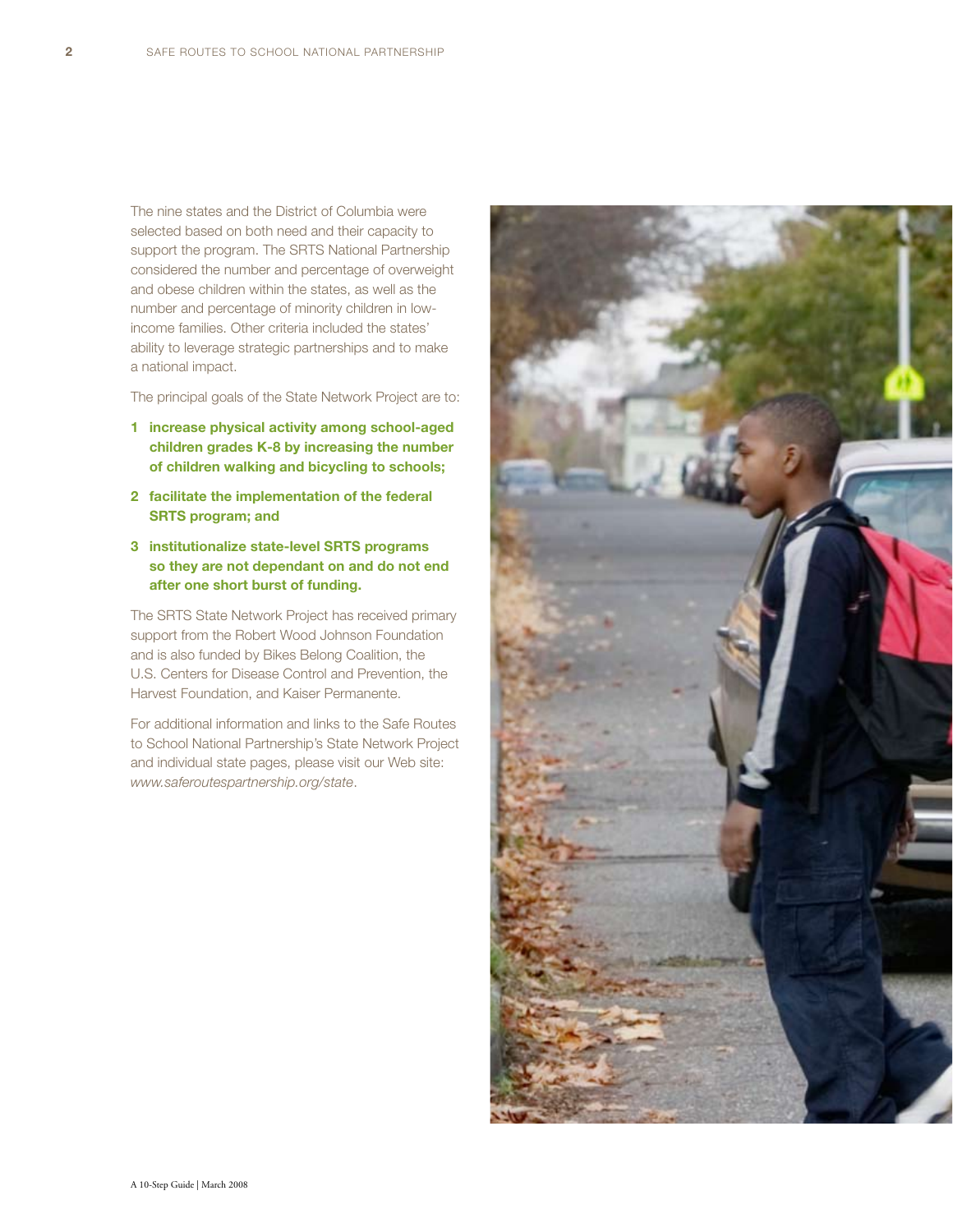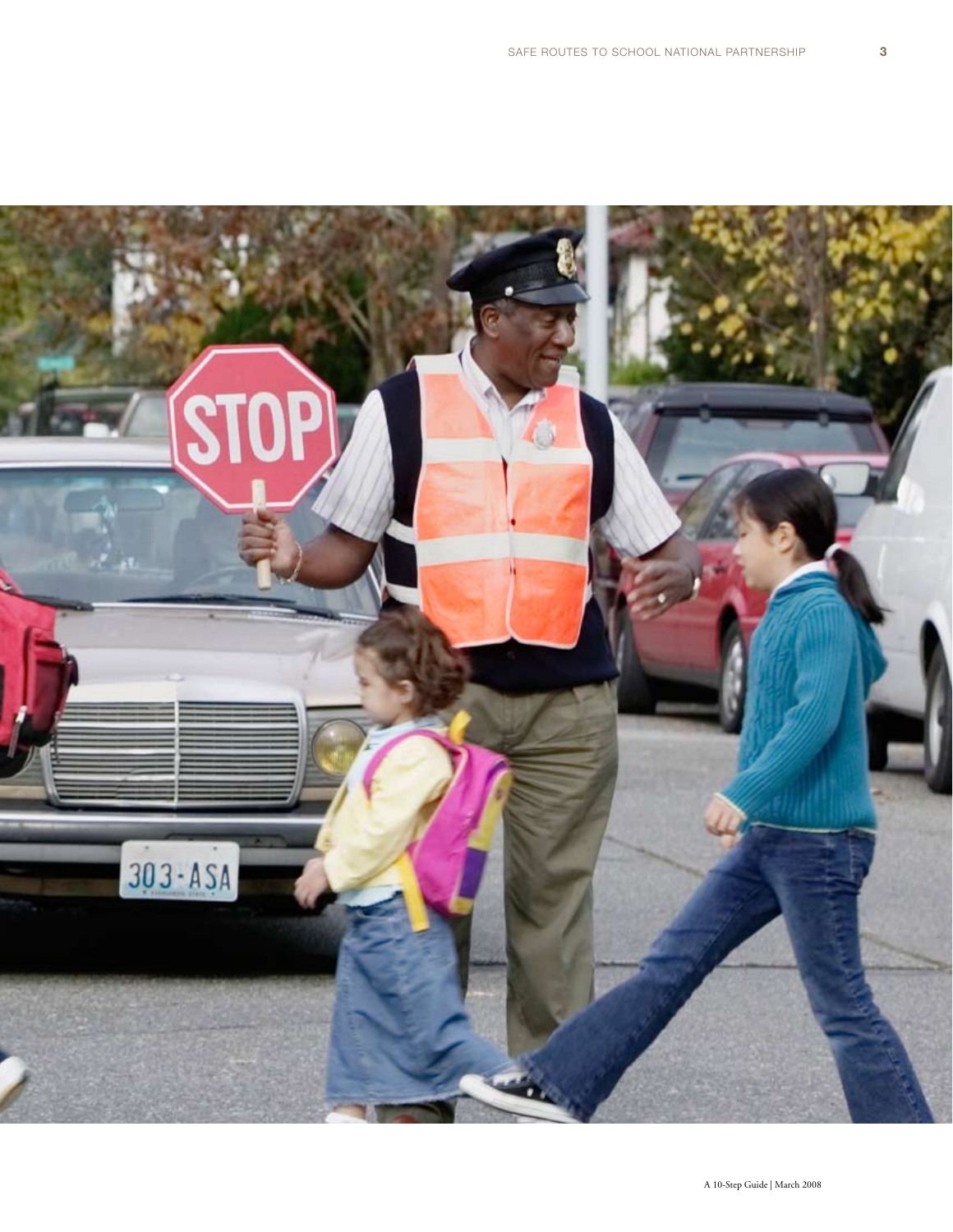# Establishing a SRTS State Network

Although the SRTS National Partnership is currently only working in nine states and the District of Columbia, every state could benefit from a SRTS State Network. Networks can unite stakeholders to help make the state SRTS program successful, provide for an educational forum, and contribute to a national learning network. The Network can also play a leading role in removing barriers to walking and bicycling to schools by improving SRTS-related state and regional policies and practices.

Almost anyone can convene a SRTS State Network, although leadership is best suited to organizations, agencies and individuals with experience and credibility in SRTS-related policies and programs in the state. Funding for a State Network could come from a variety of sources, including agencies, but most likely will come from foundations and companies in the state with an interest in the success of SRTS programs.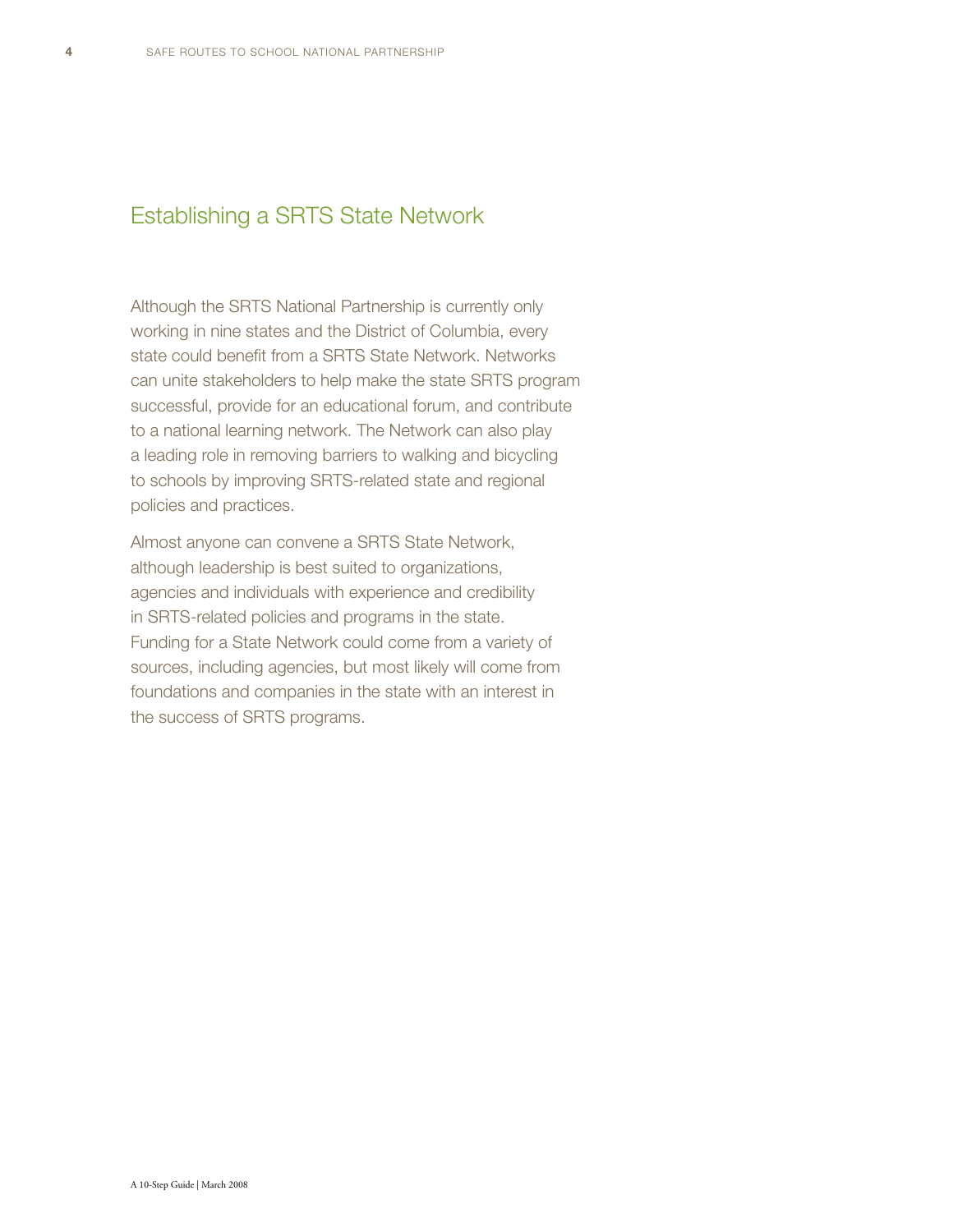What follows is a 10-step process that can be used to create a SRTS State Network in your state.

- **1 Find a SRTS State Network Organizer.** 
	- It is important to have ongoing leadership for the SRTS State Network. Seek funding for a part-time or full-time position that can be hosted through a credible stakeholder organization in your state. At a minimum, 10 hours per week should be dedicated to the Network organizer position.

  Ongoing duties for this position may include:

- scheduling and leading monthly teleconference calls;
- developing agendas and meeting minutes;
- maintaining a database of Network contacts;
- organizing press events and facilitating special action teams;
- recruiting partners for the Network through letterwriting and phone campaigns;
- maintaining an e-mail list and/or listserv;
- keeping Network partners updated and connected; and
- coordinating ongoing communications with Network contacts.

   Ideally, the Network organizer will work with a voluntary Network chair to develop meeting agendas. The Network chair should be an influential, well-connected and respected person in your state, and he or she should help guide the strategy for the Network.

### **2 Develop a relationship with the state SRTS Coordinator at the Department of Transportation.**

The success of the federally-funded SRTS program is critical to growing the overall SRTS movement. A State Network can provide a great deal of assistance to your state SRTS coordinator and the Department of Transportation (DOT). It also can

help ensure the success of the state program by drawing upon Network stakeholder expertise and resources. For example, a State Network can work with the DOT to conduct outreach regarding grant application deadlines. Invite your state SRTS DOT coordinator to be an active member of the Network and offer the Network as an advisory committee for the DOT program if one does not already exist.

#### **3 Recruit network partners.**

An effective SRTS State Network is made up of leaders from many diverse agencies and organizations. At a minimum, the State Departments of Transportation, Education and Health should be recruited to participate. In addition, bicycle, pedestrian, health and school advocacy groups should serve on the Network through the participation of high level staffers or board members. There may be other potential stakeholders in your state such as environmental and smart growth groups, elected officials, regional and local agencies, and individuals that you should seek to include in the Network.

 Your Network will most likely be comprised of a core group of 12 to 25 people that attend telephone meetings. More should be on your email list, and some may only participate in single-issue workgroups. Make sure to maintain an updated contact list so all can receive the latest updates, meeting agendas and minutes, SRTS program resources and press releases from your Network and other sources.

   An effective SRTS State Network will include partners who have technical expertise in comprehensive SRTS programs, knowledge of and internal connections to the three primary state agencies, the capacity and willingness to reach out to their members, elected officials and the general public, and expertise in SRTS-related policies that would be incorporated in a SRTS State Network Action Plan.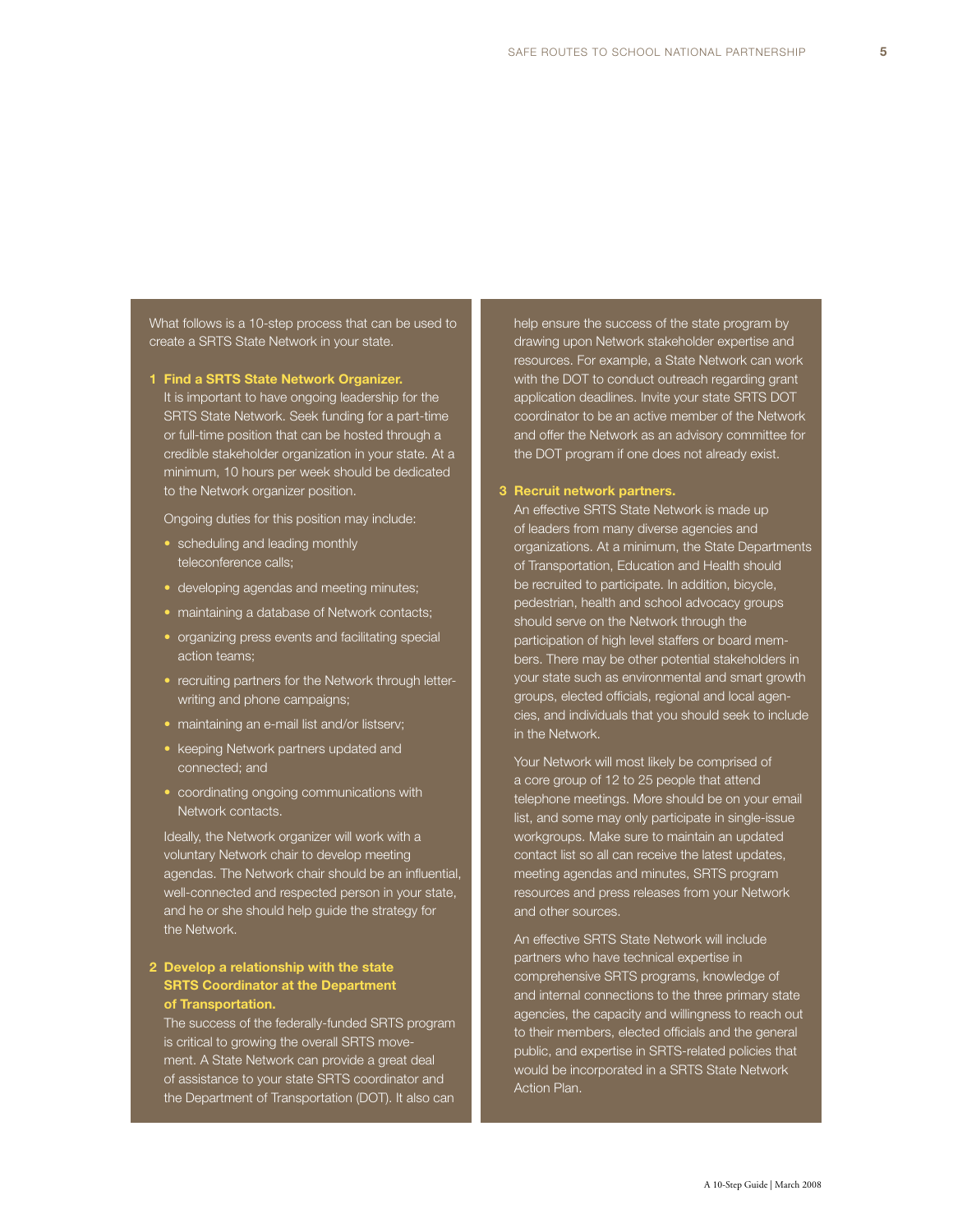### **4 Research the state SRTS program and other policies.**

   Once you have assembled a SRTS State Network, the next step is to research existing policies in your state that affect children and adults' ability to walk and bicycle to school safely. Your Network should create a list of policies, laws and practices of interest. Network partners can be tasked with completing brief written research on particular policies. The Network organizer collects all of these status reports and circulates them to the group for discussion.

   Examples of policies that SRTS State Networks have previously considered include:

- State SRTS Programs—the federally-funded program managed by each state DOT is established through a variety of policy decisions made by the DOT, usually in conjunction with other stakeholders;
- School Wellness Policies—federally-mandated school policies that could include a SRTS component as part of the physical activity plan;
- Complete Streets Policies planning and community design which includes the needs of all users (pedestrians, bicyclists and transit users) in street design;
- Bicycle and Pedestrian Curriculum and Largescale Instruction—training sessions for children and youth which increase knowledge and skills about traffic safety;
- Hazard Busing-school bus routes that replace walking and bicycling on high-risk streets and crossings near schools;
- School Siting-the size and location of new or remodeled schools;
- Fine-based Funding Mechanisms-channeling funds generated from increased fines for traffic violations, especially in school zones, to SRTS programs;
- Strategic Highway Safety Program—state program established through federal funding to reduce traffic injuries and fatalities;
- Existing SRTS-related State Legislation-policies that can affect eligibility for projects and other aspects of the program design; and
- Evaluation Procedures-tools and techniques for collecting SRTS program data.

 Questions that should be considered during policy research include:

- What issue motivated the policy?
- What are the key elements of the policy?
- What were the policy-makers' original goals and objectives?
- Who are the primary policy beneficiaries?
- What groups are responsible for implementing the policy and what are their specific roles?
- What type of campaign or process was used to get this policy approved?
- Who were the main supporters?
- Where there any opponents?
- How long did it take to develop and/or implement the policy, and what were key milestones in the process?

#### **5 Prioritize policies.**

Once the research is completed, present the information on each of the policies to SRTS State Network partners. The Network can then begin to prioritize which issues should be primary and which should be secondary for group action. This rating process would include considerations for timelines, opportunities and importance. We recommend that Network partners rate policies for both the importance to their organization and the importance to the Network.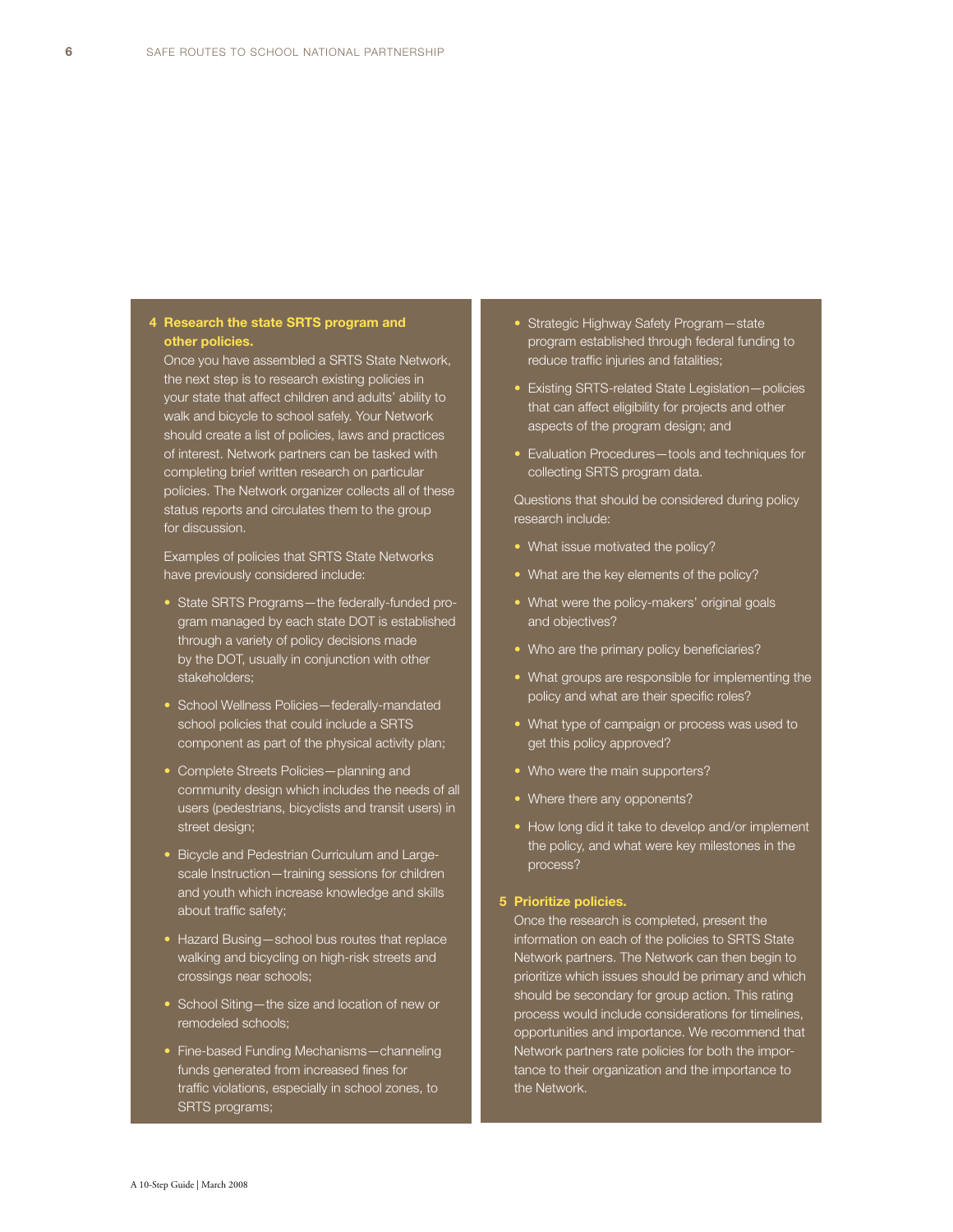Since the federal SRTS program is paramount, it should be prioritized at or near the top of the list, even if the Network determines that the program is currently well managed. We must ensure that these federal funds are spent on good projects and programs, and that there are measurable results showing an increase in physical activity and improvements in safety.

**6 Create action teams and identify leaders.** Determine which SRTS State Network partners would be the appropriate leaders for implementing each prioritized policy and which partners will assist. Separate action teams can be convened to focus on specific policies and report back to the larger group to seek approval on a particular strategy, or to seek assistance with tasks such as outreach or developing referenced position papers on policies.

 If there are not enough Network partners to form action teams on some or all of the issues, then the Network as a whole should engage in priority policy work. You may also be able to identify Network partners and outside experts who are willing to be part of an action team on a particular issue, even though they may not regularly participate in the overall Network.

 Keep in mind that your Network may not have the capacity to address all of the policy areas referenced in step four. The rating process will help your Network identify and prioritize the most important policies.

#### **7 Develop a list of objectives and tasks.**

Develop a list of objectives and tasks for each policy and create an estimated timeline for completing the tasks and achieving the objectives. This list will change periodically as tasks are completed and as new issues, opportunities and resources are identified. While some policies may take years to implement, start by outlining

objectives and tasks to be achieved during the next six to twelve months, so that your Network will be able to track and monitor progress and achieve early successes.

**8 Write an SRTS State Network Action Plan.** 

The SRTS State Network Action Plan will become your road map for the SRTS State Network's work and meeting agendas. The Action Plan should include the Network partner list, the prioritized list of policies with their action team participants, and the associated objectives and tasks for each of the policies. The Action Plan details which policies the Network will address in the next six to twelve months, and also details which policies are important even if the Network does not currently have the capacity to address them. By recording these policies, the Network will be able to monitor them and plan action steps down the road.

 The Action Plan should be updated and reviewed at least every six months. New policy issues, opportunities and resources may be identified or removed over time, so the Action Plan should be considered a living document that will periodically change as needed. It can also serve as a framework for seeking additional funding to fulfill SRTS State Network goals.

#### **9 Create model policies.**

For priority policies that the State Network will address, a policy-specific workgroup or action team should create language for the development of a model policy. This can be done by either modifying existing language or creating a new model policy brief. For example, a Network might propose new language to the State Department of Education regarding school siting policies, or a Network might propose new language to the State Department of Transportation regarding the need for complete streets, or the DOT's use of Highway Safety Improvement program funds. Outside experts and Network partners who may be on your contact list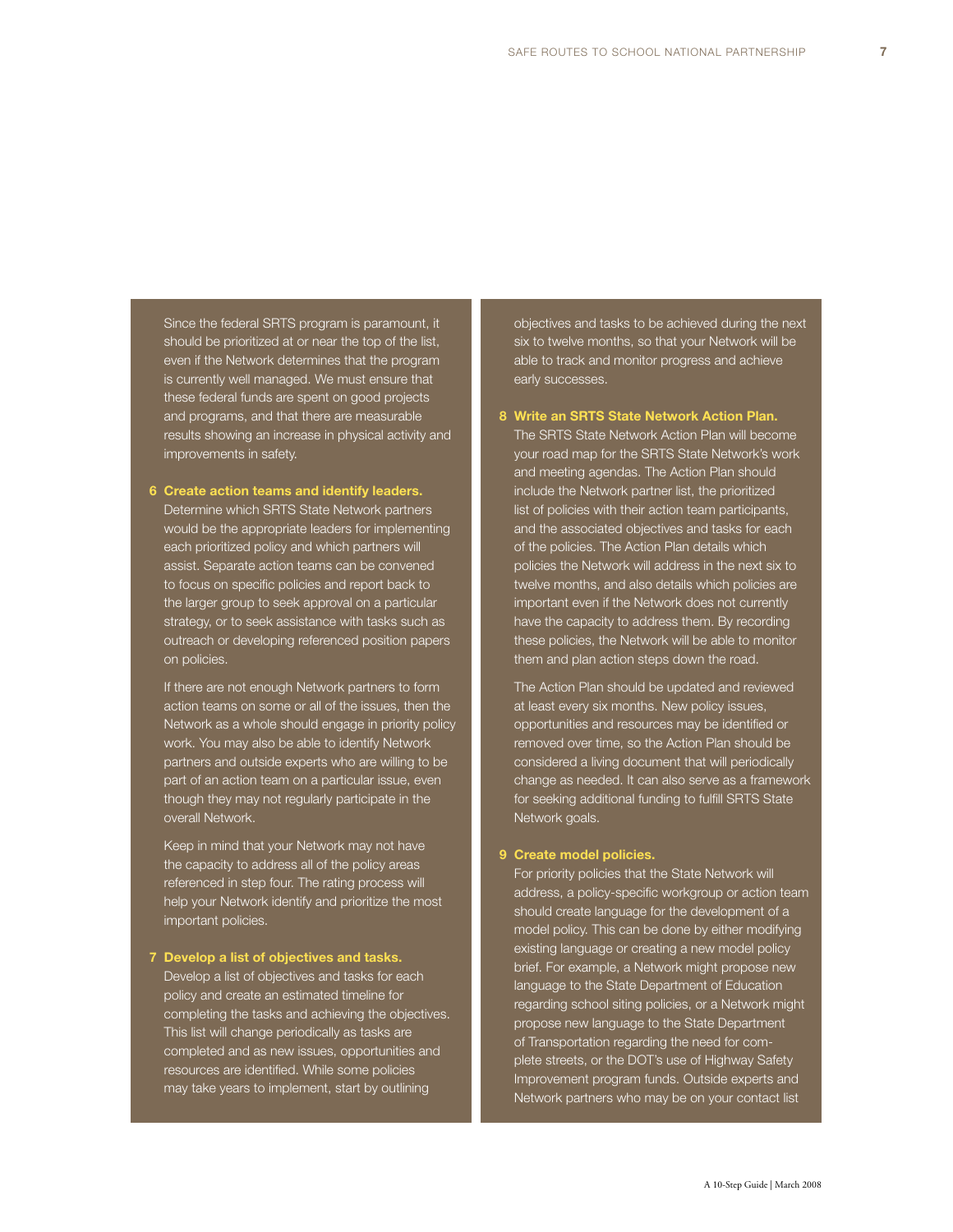### **Endnotes**

but are not part of the core group may be recruited to provide policy language, technical expertise or help with advocacy efforts.

#### **10 Keep network partners engaged and share your success.**

Schedule regular SRTS State Network and action team meetings, and keep partners, elected officials and relevant news media informed of Network activities and accomplishments. Because people in your Network are likely to be busy leaders who typically attend a lot of meetings, be sure that important tasks are accomplished between meetings, and that Network meetings are efficient and productive. Providing meeting notes within one week of each meeting will also help inform partners who may not be able to attend each meeting.

 If materials such as press releases or official letters are produced by Network partners or an action team, be sure that the entire Network has an opportunity to review and comment on the draft materials before final distribution.

 Evaluate the progress and challenges of the Network, and make modifications to the SRTS State Network Action Plan or Network structure as needed. Undoubtedly, there will be periodic turnover of Network partners, so recruitment will be an ongoing task of the Network organizer and partners. Compelling success stories will help motivate and provide ideas to networks and SRTS stakeholders in other states, so remember to keep national groups such as the SRTS National Partnership and contacts in other states informed of your progress. The accomplishments of your SRTS State Network will contribute to the overall success of the SRTS movement in your state, and could have an impact on the replication of policies nationwide.

- **1** Transportation Characteristics of School Children, Report No. 4. Washington, DC: Nationwide Personal Transportation Study, Federal Highway Administration, July 1972.
- **2** "Travel and Environmental Implications of School Siting." U.S. Environmental Protection Agency, 231-R-03-004: 2, 2003. Available at *www.epa.gov/livability/school\_ travel.htm*.
- **3** "A Nation at Risk—Childhood Obesity Sourcebook— (Physical activity levels among children aged 9–13 years—United States, 2002." Morbidity and Mortality Weekly Report 2003;52[33]:785–8, and "National Health Interview Survey." National Center for Health Statistics, 1999–2001.
- 4 "Obesity Still a Major Problem." National Center for Health Statistics, Centers for Disease Control and Prevention, 14 April 2006. Available at *www.cdc.gov/ nchs/pressroom/06facts/obesity03\_04.htm.*
- 5 Dubay A. "See Dick and Jane Sit in Traffic," The Press Democrat, September 7, 2003 cited in Travel and Environmental Implications of School Siting. U.S. Environmental Protection Agency EPA 231-R-03-004. October 2003. Available at *www.epa.gov/smartgrowth/pdf/school\_travel.pdf. Accessed January 20, 2006.*

 See also: Department of Environment, Transport and the Regions, London, Greater Vancouver Regional District. 1999. Morning Peak Trip by Purpose at *www.transact. org/ca/saferoute/saferoute.htm.*

6 Washington State Department of Transportation; cited in Safe Routes to School, NHTSA, 2002.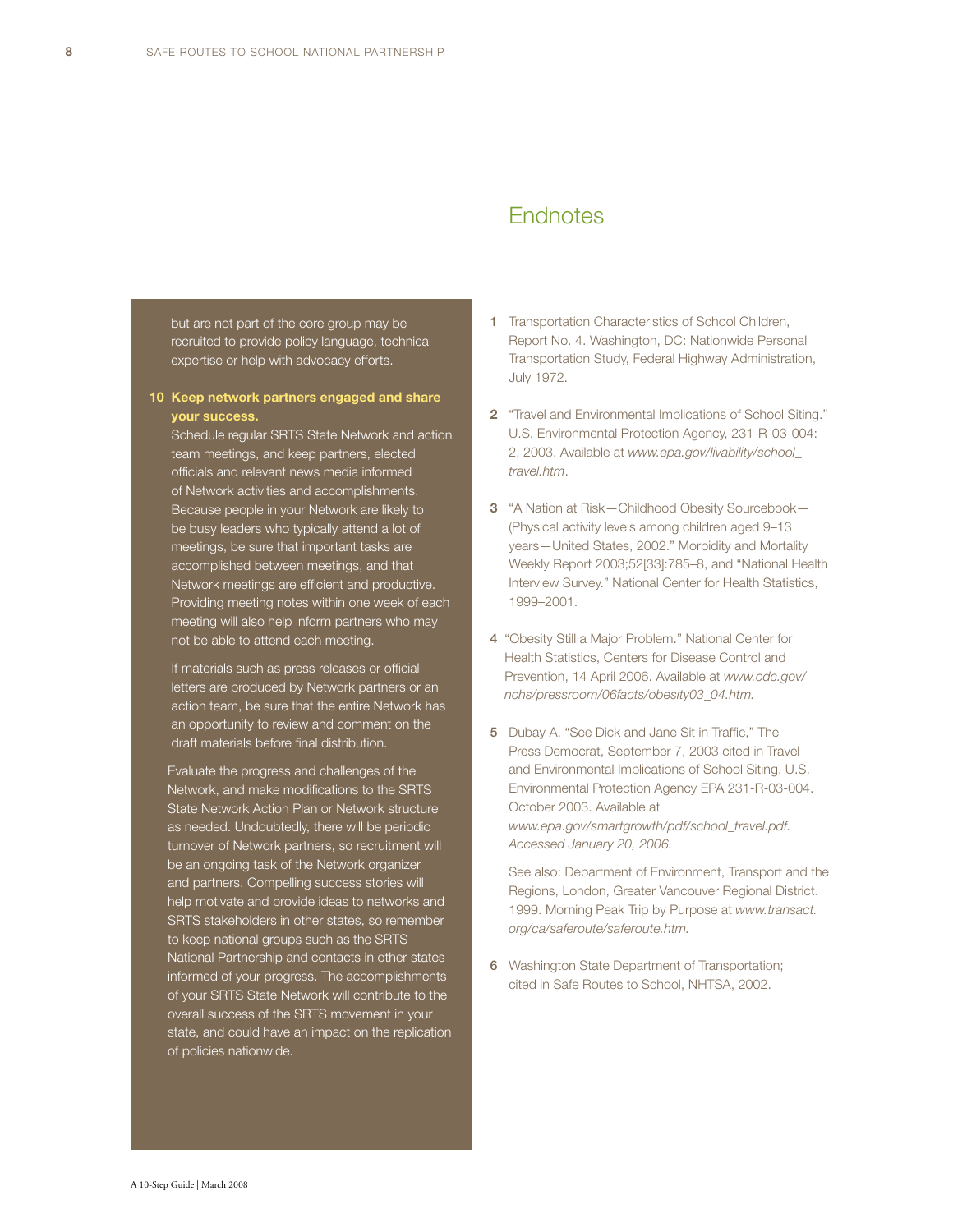#### **Resources**

For more information about the Safe Routes to School State Network Project, to access the 10-Step Guide for forming a State Network, or for specific information about SRTS in your state, please visit *www.saferoutespartnership.org/state.*